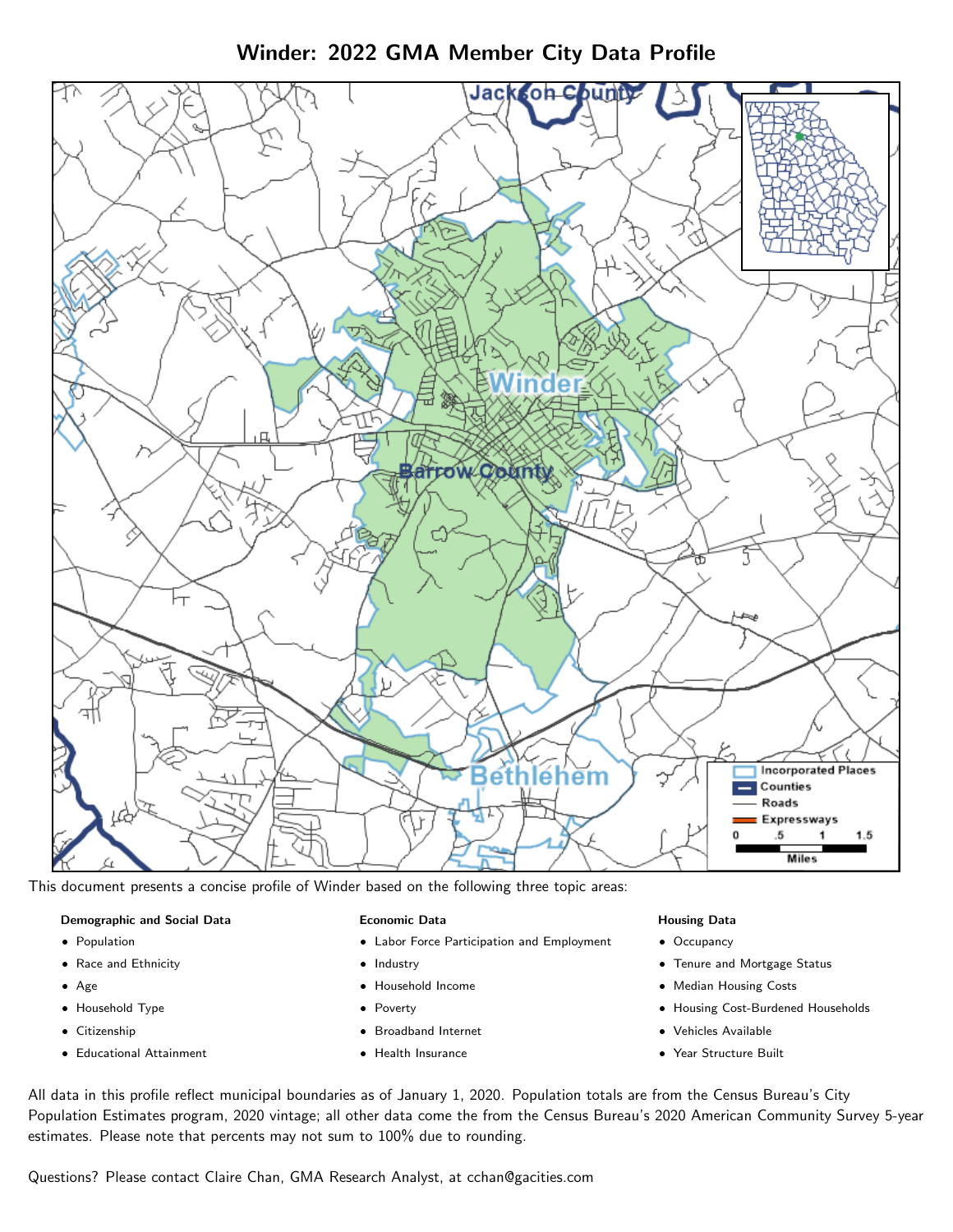# Winder: Demographic and Social





### **Citizenship**



Source: American Community Survey, 2020 5-year estimates, table B05002 Source: American Community Survey, 2020 5-year estimates, table B15002

#### Race and Ethnicity



Source: U.S. Census Bureau, City Population Estimates, 2020 vintage Source: American Community Survey, 2020 5-year estimates, table B03002

### Household Type



Source: American Community Survey, 2020 5-year estimates, table B01001 Source: American Community Survey, 2020 5-year estimates, table B11001

### Educational Attainment



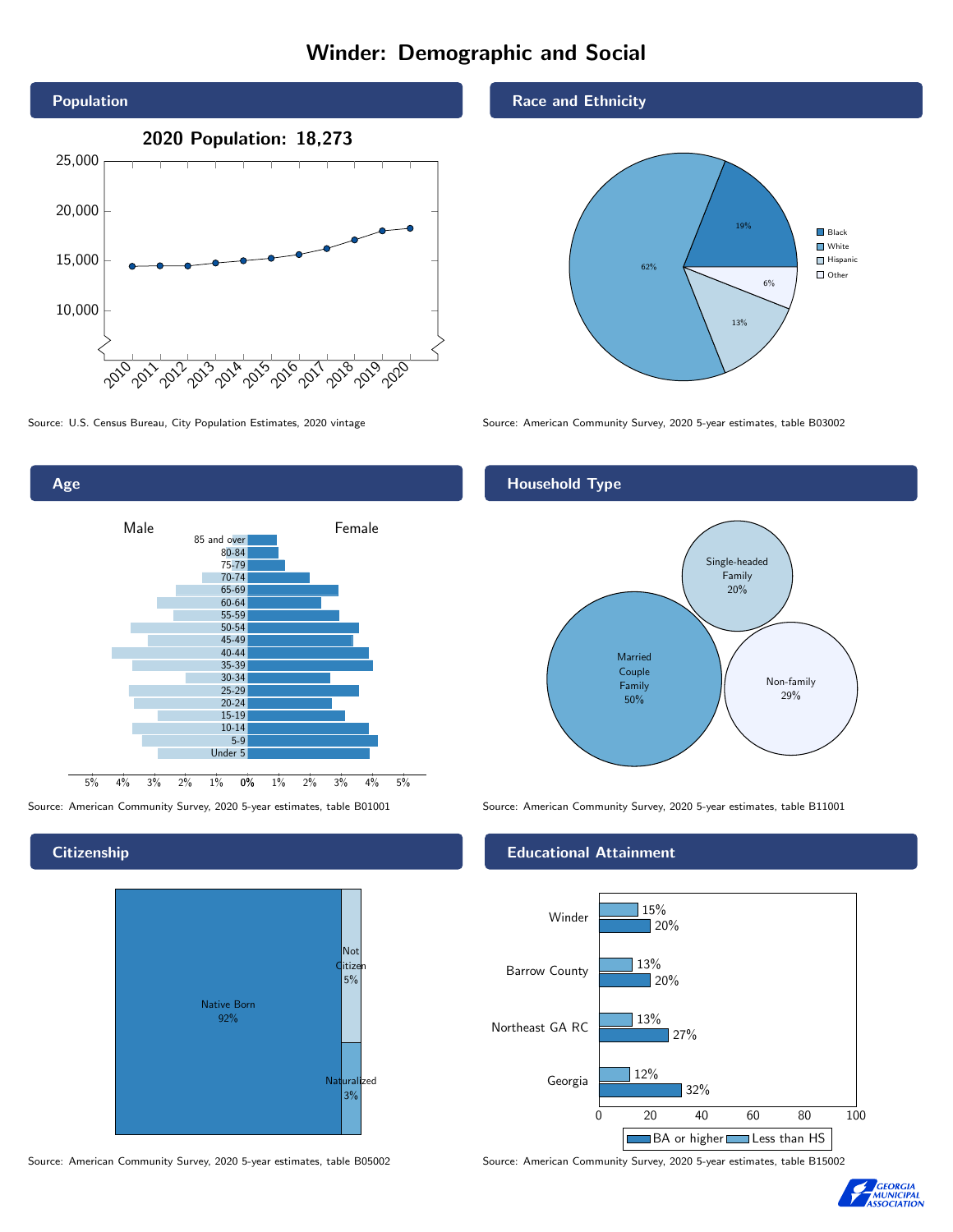# Winder: Economic







Source: American Community Survey, 2020 5-year estimates, table B23001 Note: Unemployment rate is based upon the civilian labor force.



Source: American Community Survey, 2020 5-year estimates, tables B19013 and B19025 Source: American Community Survey, 2020 5-year estimates, table B17010



Industry

| Agriculture, forestry, fishing and hunting, and mining      | $0\%$ |
|-------------------------------------------------------------|-------|
| Construction                                                | 8%    |
| Manufacturing                                               | 16%   |
| <b>Wholesale Trade</b>                                      | $4\%$ |
| Retail Trade                                                | 15%   |
| Transportation and warehousing, and utilities               | 6%    |
| Information                                                 | $2\%$ |
| Finance and insurance, real estate, rental, leasing         | 4%    |
| Professional, scientific, mgt, administrative, waste mgt    | 7%    |
| Educational services, and health care and social assistance | 15%   |
| Arts, entertainment, recreation, accommodation, food        | 9%    |
| service                                                     |       |
| Other services, except public administration                | 9%    |
| Public administration                                       | $4\%$ |

Source: American Community Survey, 2020 5-year estimates, table C24030

### Poverty



### Health Insurance



Source: American Community Survey, 2020 5-year estimates, table B28002 Source: American Community Survey, 2020 5-year estimates, table B18135